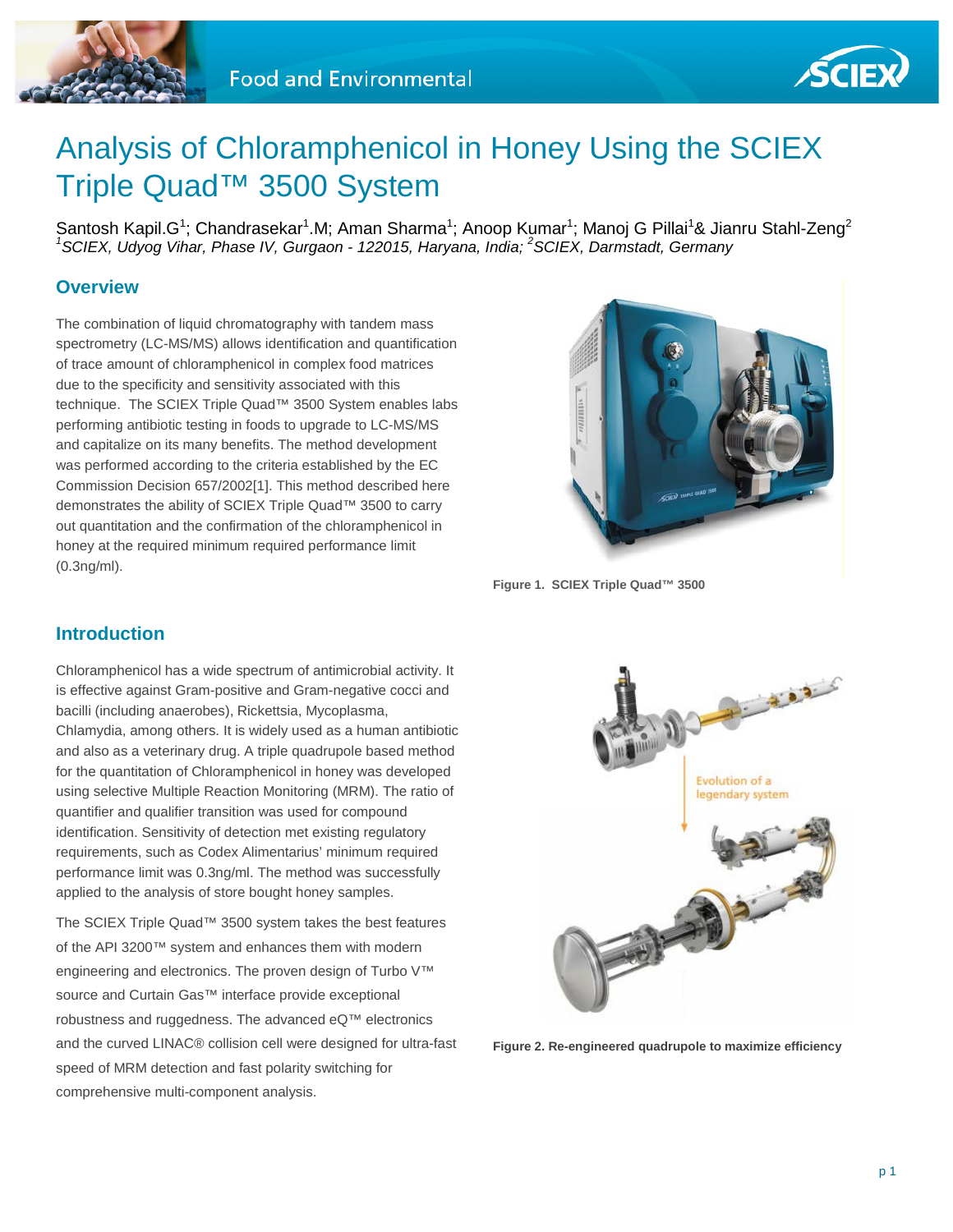



**Figure 3. Structure of Chloramphenicol C11H12Cl2N2O5 322.0123 g/mol**

## **Unique Features**

- 1. A sensitive, specific, rugged and reproducible LC-MS/MS method was developed for Chloramphenicol using simple Extraction technique for the sample preparation.
- 2. Accuracy and Precision for Chloramphenicol in honey samples found to be between 85-115%
- 3. Reproducibility of results for Chloramphenicol in terms of % CV in honey samples is less than 5%
- 4. Average recovery of Chloramphenicol in honey using the developed extraction method is more than 84%

## **Materials and Methods**

#### *Chemicals*

Standard Chloramphenicol (with chemical purity ≥ 99%) was purchased from Clearsynth. All other chemicals used were of LC-MS grade.

#### *Honey samples*

Honey samples were procured from the local market of Delhi & Gurgaon in India and were kept at 2 - 8 °C until end of analysis.

#### *Sample Preparation*

- 1. Weighed 1 gm honey added 5 ml water and vortex well for 2 min.
- 2. Add 10 ml of Acetonitrile and 1gm of sodium chloride. Mix well.
- 3. Centrifuge for 5 min at 4000 rpm. Transfer the acetonitrile layer and evaporate under nitrogen steam.
- 4. Reconstitute with 1 ml diluent (water: acetonitrile 90:10), and used for LC-MS/MS analysis.

#### *LC Conditions*

LC separation was performed on a Shimadzu instrument using Synergy Fusion RP 18e (50 X 2.6) mm 2.5µ and a fast gradient of water (Mobile Phase A) and acetonitrile (Mobile Phase B) from 85% aqueous to 85% organic in 5 minutes at a flow rate of 0.4ml/min and injection volume of 20µl is used to obtain a good peak shape.

| <b>Time</b><br>(min) | <b>Mobile phase A%</b> | <b>Mobile phase B%</b> |  |  |  |
|----------------------|------------------------|------------------------|--|--|--|
| 0.01                 | 85                     | 15                     |  |  |  |
| 0.30                 | 85                     | 15                     |  |  |  |
| 0.50                 | 75                     | 25                     |  |  |  |
| 1.00                 | 70                     | 30                     |  |  |  |
| 1.50                 | 15                     | 85                     |  |  |  |
| 3.00                 | 15                     | 85                     |  |  |  |
| 4.00                 | 85                     | 15                     |  |  |  |
| 5.00                 | Controller             | <b>Stop</b>            |  |  |  |

**Table 1. Mobile Phase Gradient**

#### *MS/MS Conditions*

The SCIEX Triple Quad™ 3500 was operated in Multiple Reaction Monitoring (MRM) mode. The Turbo V™ source was used with an Electrospray Ionization (ESI) probe negative ionization mode at 2800 ion spray voltage, with Declustering potential(DP) -85V and Collision Energy(CE) -15V and -23V respectively. Two selective MRM transitions were monitored and ion ratio is calculated automatically by software for compound identification. Analyst® 1.6.2 Software was used for method development and data acquisition. LC-MS/MS data was processed using the MultiQuant™ Software version 3.0.1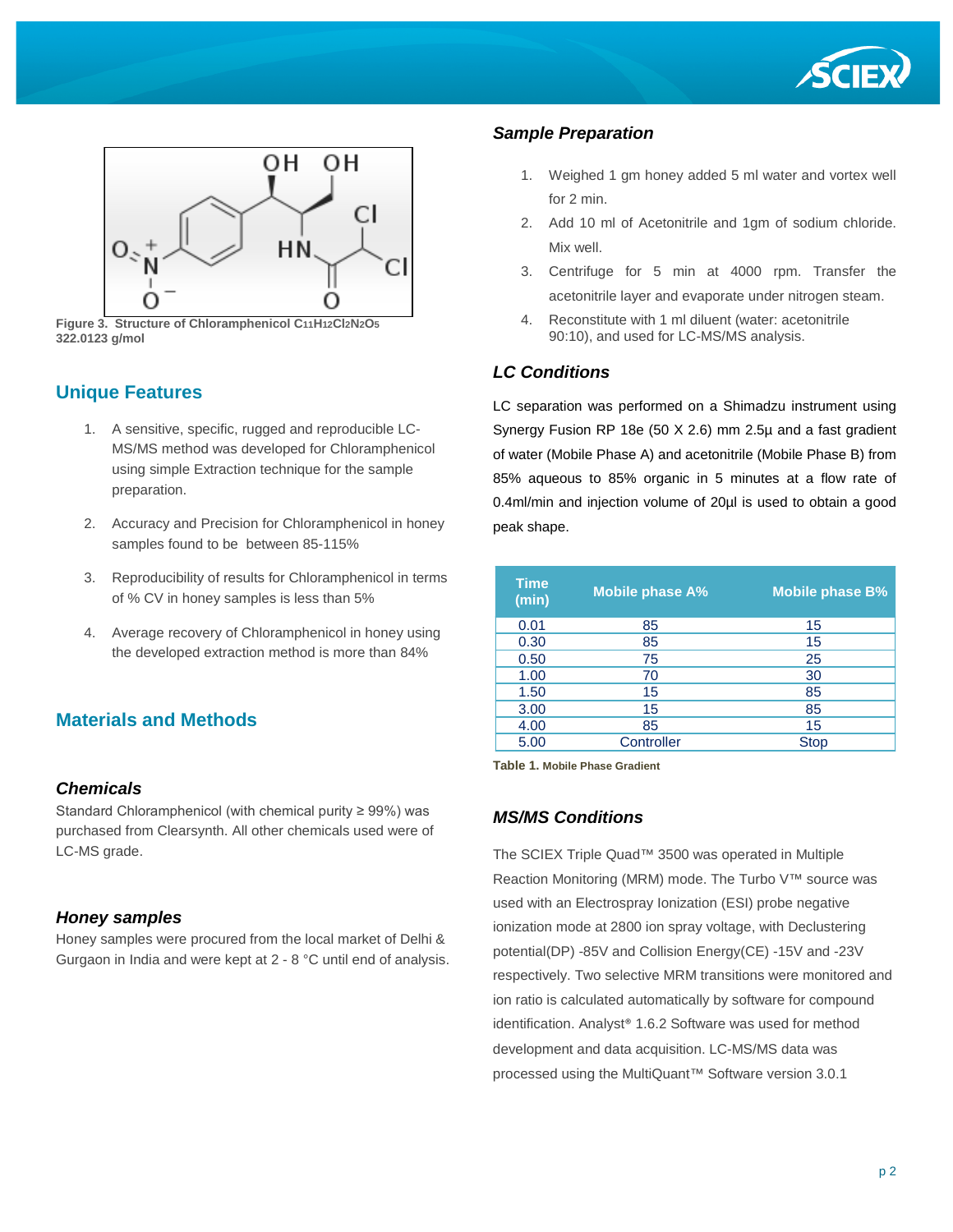

| Compound        | Precursor | Product ion | <b>Product ion</b> |
|-----------------|-----------|-------------|--------------------|
|                 | ion       | Quantifier  | Qualifier          |
| Chloramphenicol | 320.8     | 151.8       | 256.8              |

**Table 2. Selected MRM transitions**

# **Results and Discussions**



**Figure 4. Representative Chromatogram of Chloramphenicol (0.1ng/ml) in Honey Matrix.**

The calibration curves were made with standard levels ranging from 0.1ng/ml to 5.0ng/ml spiked concentration; 0.1ng/ml is set as the lowest linearity calibration point with the regression coefficient (r): 0.99 by using weighing factor 1/X2.







**Figure 6. MRM Ratio of Chloramphenicol at Rt- 2.56 was ≤ 1.0**

| E<br>$Q \equiv \equiv$<br>?の<br>$\frac{\eta}{\sigma^2}$<br>▩◪◛<br>$\overline{2}$<br><b>H</b> All Sample Types<br>$\overline{3A}$<br>函<br>帯<br>$\blacktriangledown$<br>$\pmb{\nabla} = \mathcal{V}_{\text{ext}} \vec{c}$ |             |                                 |             |                                       |                                           |          |                   |                      |                  |
|-------------------------------------------------------------------------------------------------------------------------------------------------------------------------------------------------------------------------|-------------|---------------------------------|-------------|---------------------------------------|-------------------------------------------|----------|-------------------|----------------------|------------------|
| <b>Sample Name</b>                                                                                                                                                                                                      | Sample Type | <b>Component</b><br><b>Name</b> | <b>Area</b> | <b>Actual</b><br><b>Concentration</b> | <b>Calculated</b><br><b>Concentration</b> | Accuracy | Retention<br>Time | <b>Used</b>          | <b>MRM Ratio</b> |
| CAP_EXT_BLK                                                                                                                                                                                                             | Blank       | CAP <sub>_2</sub>               | N/A         | N/A                                   | N/A                                       | N/A      | N/A               | $\blacktriangledown$ | 0.000            |
| CAP_EXT_0.1PPB                                                                                                                                                                                                          | Standard    | CAP_2                           | 544         | 0.10                                  | 0.1                                       | 106.04   | 2.55              | $\sqrt{2}$           | 0.474            |
| CAP_EXT_0.3PPB                                                                                                                                                                                                          | Standard    | CAP_2                           | 1975        | 0.30                                  | 0.3                                       | 90.21    | 2.56              | $\sqrt{2}$           | 0.563            |
| CAP_EXT_0.45PPB                                                                                                                                                                                                         | Standard    | CAP <sub>_2</sub>               | 3094        | 0.45                                  | 0.4                                       | 88.73    | 2.55              | $\blacktriangledown$ | 0.584            |
| CAP_EXT_0.6PPB                                                                                                                                                                                                          | Standard    | CAP <sub>_2</sub>               | 4394        | 0.60                                  | 0.5                                       | 91.48    | 2.55              | $\blacktriangledown$ | 0.586            |
| CAP_EXT_1PPB                                                                                                                                                                                                            | Standard    | CAP_2                           | 13696       | 1.50                                  | 1.6                                       | 107.93   | 2.55              | $\blacktriangledown$ | 0.599            |
| CAP_EXT_5PPB                                                                                                                                                                                                            | Standard    | CAP <sub>_2</sub>               | 24750       | 2.50                                  | 2.9                                       | 115.62   | 2.55              | $\sqrt{2}$           | 0.622            |

**Table 3. Accuracy data obtained for Chloramphenicol in the Honey matrix**